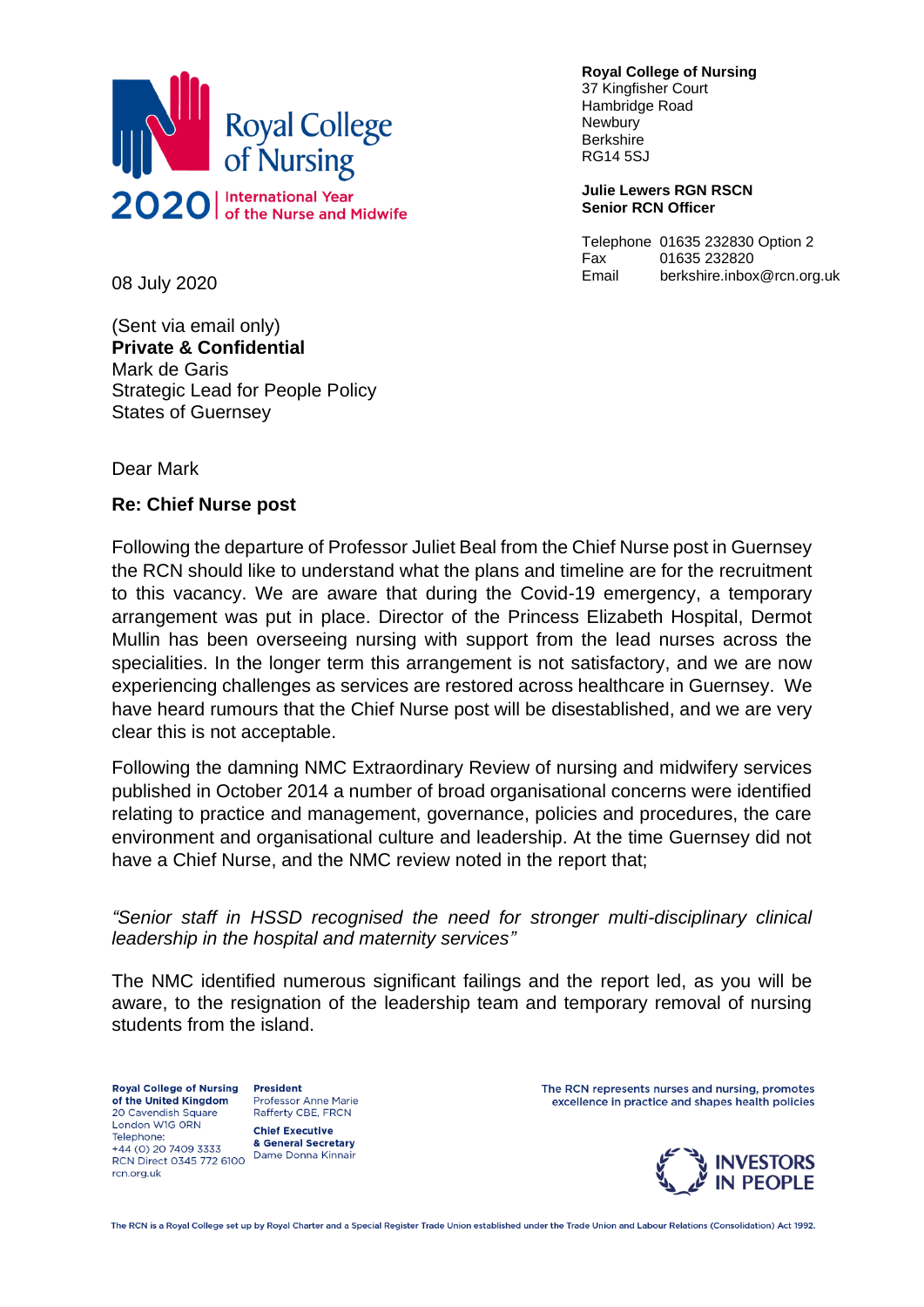The report highlighted the urgent need for a permanent Chief Nurse post and Steve Hams was appointed on an interim basis in 2014 with Professor Beal subsequently appointed in 2015.

Guernsey is a small, separate jurisdiction to the UK, with close links to UK healthcare services, but it does not have its own system leaders or regulators for health care. The appointment of a Chief Nurse has enabled leadership and regulation of nursing to be more robust with clear governance being in place for nurses, nursing and patient care. As the largest workforce providing care to the population of Guernsey it is vital that services and staff are led by a highly skilled, experienced and inspirational nursing leader to ensure the public get high quality, contemporary care.

Professor Beal was instrumental in the introduction of the Care Values Framework which supports the Partnership of Purpose initiative; developed to transform the health and care economy of the Bailiwick. Deputy Heidi Soulsby has described how impressed she has been with the dedication and commitment of the hard-working team across Health and Social Care (HSC). The Chief Nurse role is integral to this work which has included the introduction of Safer Everyday, SCAPE audits, Care Certificates for the unregistered workforce and ensuring that nurses wellbeing is supported. It is vital now post Covid-19 that Guernsey does not lose the impetus these resources have brought which have a positive impact on the patient experience both in hospital and the community.

From the perspective of the RCN the role is pivotal for us. Recently for example, I have had a number of concerns in respect of the mental health service and the ability to escalate this appropriately without a Chief Nurse is reduced. There is no one with either the authority or necessary oversight of the service for the RCN to raise these concerns with. The lack of any regulatory body such as CQC only adds to the challenges and I consider this leaves nurses, the patients and the wider public at risk.

The NMC noted that the governance systems were immature when they carried out their review in 2014. The RCN does not want to see a return to a situation that compromises nursing. Nurses provide the majority of health and social care in Guernsey, they have significant breadth of expertise and knowledge access which must be recognised as being vital for both policy makers and providers. Nursing is a fast changing profession operating in an ever moving environment with new innovations, technologies, treatments introduced every day. It is easy to fall behind if focus is lost. Strong nursing leadership with a position of authority and influence at senior level within HSC and also able to advise the States policy makers is vital to ensure health services remain vibrant and nursing an attractive career in Guernsey.